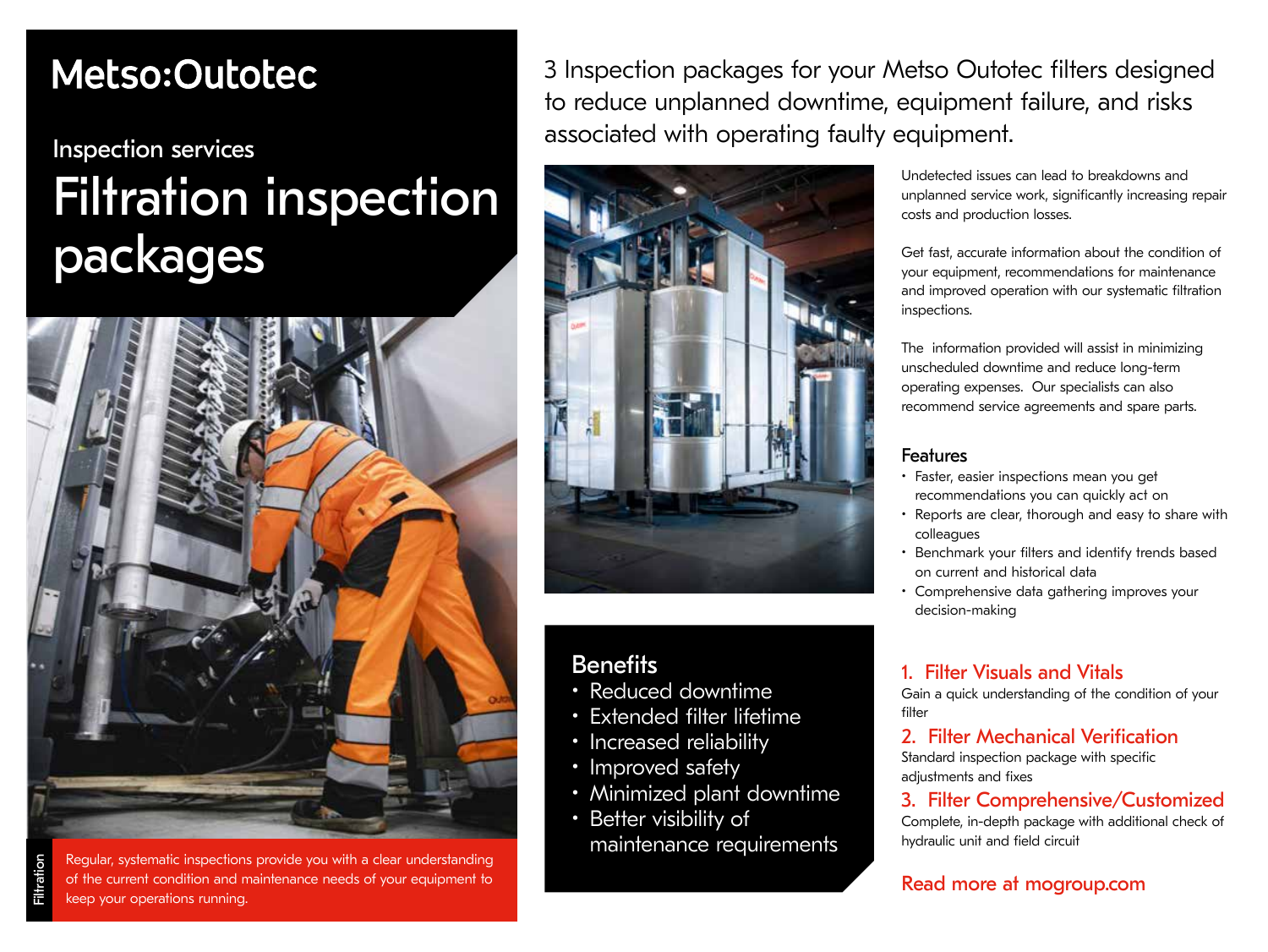# Metso Outotec filter inspection packages



|                                        | 1. Visual and Vitals                                                                                                                                                                                                                                                                                                                                                                                                                                                    | 2. Mechanical Verification                                                                                                                                                                                                                                                                                                                                                                                             | 3. Comprehensive/Customized                                                                                                                                                                                                                                                                                                                                                                                                                                                                                                                                                                                                                                                                                                                    |  |  |
|----------------------------------------|-------------------------------------------------------------------------------------------------------------------------------------------------------------------------------------------------------------------------------------------------------------------------------------------------------------------------------------------------------------------------------------------------------------------------------------------------------------------------|------------------------------------------------------------------------------------------------------------------------------------------------------------------------------------------------------------------------------------------------------------------------------------------------------------------------------------------------------------------------------------------------------------------------|------------------------------------------------------------------------------------------------------------------------------------------------------------------------------------------------------------------------------------------------------------------------------------------------------------------------------------------------------------------------------------------------------------------------------------------------------------------------------------------------------------------------------------------------------------------------------------------------------------------------------------------------------------------------------------------------------------------------------------------------|--|--|
| Core benefit                           | A quick way to understand your filters overall con-<br>dition for peace of mind                                                                                                                                                                                                                                                                                                                                                                                         | Maximized filter availability through a more<br>detailed inspection with additional adjustments and<br>services                                                                                                                                                                                                                                                                                                        | Maximized filter performance and equipment<br>longevity                                                                                                                                                                                                                                                                                                                                                                                                                                                                                                                                                                                                                                                                                        |  |  |
| Downtime required*                     | 1/2 shift, total inspection time 1 shift                                                                                                                                                                                                                                                                                                                                                                                                                                | shift, total inspection time 2 shifts                                                                                                                                                                                                                                                                                                                                                                                  | 3-5 shifts                                                                                                                                                                                                                                                                                                                                                                                                                                                                                                                                                                                                                                                                                                                                     |  |  |
| Inspection frequency<br>recommendation | 1-2 times per year                                                                                                                                                                                                                                                                                                                                                                                                                                                      | Once a year                                                                                                                                                                                                                                                                                                                                                                                                            | Once every 2-3 years                                                                                                                                                                                                                                                                                                                                                                                                                                                                                                                                                                                                                                                                                                                           |  |  |
| Inspection offering                    | Inspection done during operation and quick shut-<br>down<br>• OEM visual inspection of the filter, mainly during<br>operation<br>· Catch safety hazards, overall filtration results,<br>maintenance intervals, leakages and hydraulic<br>pressures<br>• Performed over 1 shift with filter running and<br>includes short stoppages<br>· Historical data helps predict filter component<br>performance over time<br>Detailed future inspections recommended if<br>needed | Full mechanical inspection with filter operating and<br>shutdown. Approximate inspection time allocated<br>to 1 shift with filter running and 1 shift with filter<br>shutdown. Includes the Filter Visuals and Vitals<br>inspection as well as:<br>• OEM inspection with guards and covers removed<br>• Plate pack inspection<br>• Additional tests, measurements and services<br>• Mechanical adjustments as required | Full visual, vitals and mechanical inspections<br>including the adjustment of the hydraulics and<br>system flushing. Performed over 3-5 shifts with fil-<br>ter stopped. Additional inspections, measurements<br>and services performed such as:<br>Hydraulic unit: condition inspection, pump<br>calibration, functionality and leak check, valve<br>adjustment, oil cooler and accumulator check<br>Hydraulic field circuit: cylinder functionality<br>and leackage check, valve adjustment and<br>functionality check<br>Reservoir cleaning and field circuit flushing<br>Reporting including measurements report and<br>action recommendations<br>• Modernization and upgrade recommendations<br>• Spare part audit and availability check |  |  |

Partner for positive change Metso Outotec, Töölönlahdenkatu 2, PO Box 1220, FI-00101, Helsinki, Finland tel. +358 20 484 100, fax +358 20 484 101 mogroup.com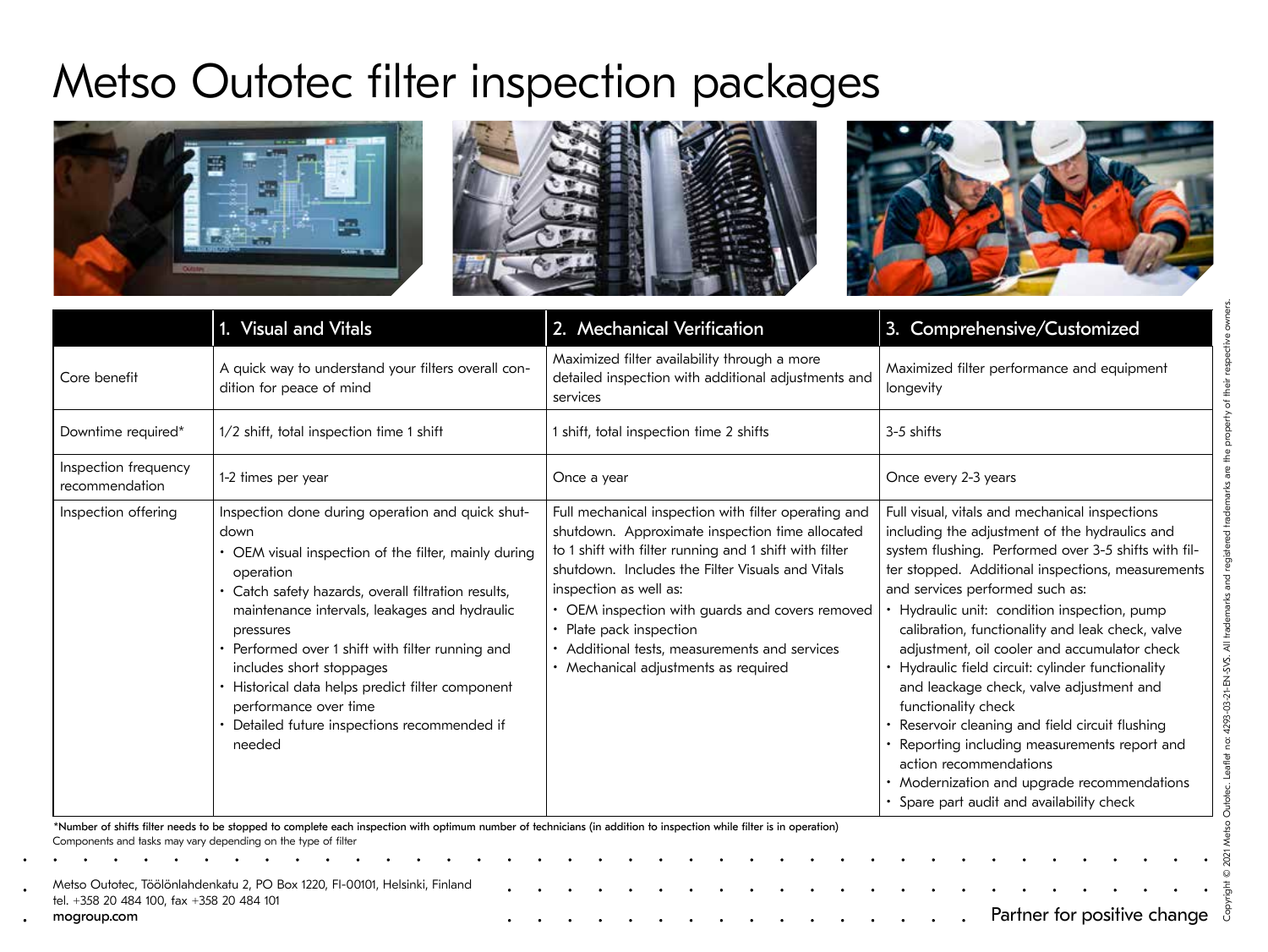| PF Filter - Inspection packages |                                                      |                                                                                         |                      | Operating or safety Locked. Including<br>doors open | adjustments                                  |                                                                     |
|---------------------------------|------------------------------------------------------|-----------------------------------------------------------------------------------------|----------------------|-----------------------------------------------------|----------------------------------------------|---------------------------------------------------------------------|
|                                 |                                                      |                                                                                         |                      | Package 1                                           | Package 2                                    | Customized                                                          |
| Category                        | Component                                            | Task                                                                                    | <b>Filter status</b> | Filter Visuals and<br>Vitals (1 shift)*             | Filter Mechanical<br>Verification (2 shift)* | <b>Filter Comprehensive</b><br>$(3 \text{ to } 5 \text{ shifts})^*$ |
| Safety                          | Safety doors, Chain guards, pipeline shut off valves | Visual check of the components                                                          | Operation            | $\bullet$                                           | $\bullet$                                    | $\bullet$                                                           |
|                                 | Jaw Guards, door limit switches, emergency stops     | Visual checks plus functional check of switches and emergency stop buttons              | Short stop           | $\bullet$                                           | $\bullet$                                    | $\bullet$                                                           |
| <b>Cloth Drive and Tracking</b> | Cloth and cloth movement                             | Visual check and lifetime of the cloth                                                  | Operation            | $\bullet$                                           | ٠                                            | $\bullet$                                                           |
|                                 | Rollers and bearings                                 | Visual check for cake between roller and cloth, lubrication schedule                    | Short stop           | $\bullet$                                           | $\bullet$                                    | $\bullet$                                                           |
|                                 | Scrapers                                             | Operational check                                                                       | Operation            | 0                                                   | ٠                                            | $\bullet$                                                           |
| Cloth tensioning device         | Rollers and bearings                                 | Visual check for position, tensioning pressure check, lubrication schedule              | Operation            | $\bullet$                                           | ٠                                            | $\bullet$                                                           |
| <b>Closing mechanism</b>        | Cylinder fixing, columns, bellows and leakages       | Visual check                                                                            | Short stop           | $\bullet$                                           | $\bullet$                                    | $\bullet$                                                           |
| <b>Plate Pack</b>               | Plate pack                                           | Visual overall check                                                                    | Short stop           | $\bullet$                                           | $\bullet$                                    | $\bullet$                                                           |
|                                 | Plate pack opening closing                           | Operational check and pressures check                                                   | Operation            | $\bullet$                                           | $\bullet$                                    | $\bullet$                                                           |
| <b>Pipelines</b>                | Pipelines                                            | Visual check including auxilaries, fastening leakages check.                            | Operation            | ٠                                                   | $\bullet$                                    | $\bullet$                                                           |
|                                 | Hoses                                                | Visual check                                                                            | Short stop           | $\bullet$                                           | $\bullet$                                    | $\bullet$                                                           |
|                                 | Cloth wash filter bag                                | Check when changed                                                                      | Operation            | $\bullet$                                           | ٠                                            | $\bullet$                                                           |
|                                 | Pressure gauges & ejectors                           | Visual check of both components plus a functional check of ejetors                      | Operation            | $\bullet$                                           | $\bullet$                                    | $\bullet$                                                           |
| <b>Valves and actuators</b>     | Valves                                               | Visual check for floor level valves                                                     | Short stop           | $\bullet$                                           | ٠                                            | $\bullet$                                                           |
| <b>Hydraulics</b>               | Hydraulic motors & filters                           | Visual check, pressures check for motor, filter check on changeout                      | Operation            | $\bullet$                                           | ٠                                            | $\bullet$                                                           |
|                                 | Hoses                                                | Visual check for leakages                                                               | Short stop           | $\bullet$                                           | $\bullet$                                    | $\bullet$                                                           |
| <b>Pneumatics</b>               | Pneumatic box                                        | Visual check from outside                                                               | Short stop           | $\bullet$                                           | $\bullet$                                    | $\bullet$                                                           |
|                                 | Piping                                               | Visual check and leakages check                                                         | Short stop           | $\bullet$                                           | $\bullet$                                    | $\bullet$                                                           |
| Corrosion                       | Corrosion                                            | Visual check overall                                                                    | Short stop           | $\bullet$                                           | ٠                                            | $\bullet$                                                           |
| <b>Process parameters</b>       | Process parameters                                   | Collection and comparison to design criteria                                            | Operation            | $\bullet$                                           | ٠                                            | $\bullet$                                                           |
| Cloth drive and tracking        | Rollers and bearings                                 | Check for wear and leakages                                                             | Shutdown             |                                                     | $\bullet$                                    | $\bullet$                                                           |
|                                 | Cylinders, sensors and scrapers                      | Visual and functional check, adjustment of scrapers as required                         | Shutdown             |                                                     | $\bullet$                                    | $\bullet$                                                           |
| Cloth tensioning device         | Rollers and bearings                                 | Visual check for wear and leakages                                                      | Shutdown             |                                                     | $\bullet$                                    | $\bullet$                                                           |
|                                 | Chains pulleys, chains and fastening links           | Visual checks plus lubrication schedule for chains and links                            | Shutdown             |                                                     | ٠                                            | $\bullet$                                                           |
| Closing mechanism               | QA Cylinder fixing                                   | Check correct tighness                                                                  | Shutdown             |                                                     | $\bullet$                                    | $\bullet$                                                           |
|                                 | Locking pins and sensors                             | Visual and fuctional test, lubrication schedule for locking pins, adjustment of sensors | Shutdown             |                                                     | $\bullet$                                    | $\bullet$                                                           |
| <b>Plate Pack</b>               | Seals, diaphrams, grids and vats                     | Visual check for wear leakages, diaphgram leakage test?                                 | Shutdown             |                                                     | $\bullet$                                    | $\bullet$                                                           |
|                                 | Rollers                                              | Visual check, lubrication schedule                                                      | Shutdown             |                                                     | ٠                                            | $\bullet$                                                           |
|                                 | Slide pieces and plates                              | Visual check plus adjustment of slide pieces, alignment measurements for plates         | Shutdown             |                                                     | ٠                                            | $\bullet$                                                           |
|                                 | Feed openings, Suspension plate, pin and cotter      | Visual check                                                                            | Shutdown             |                                                     | $\bullet$                                    | $\bullet$                                                           |
| Pipelines                       | Cloth wash filter bag $\delta$ slurry sieve          | Visual check of both components                                                         | Shutdown             |                                                     | $\bullet$                                    | $\bullet$                                                           |
|                                 | Transmitters & sensors                               | Visual check of both components plus functional check fo sensor                         | Shutdown             |                                                     | $\bullet$                                    | $\bullet$                                                           |
| <b>Valves and actuators</b>     | Valves & popping device (optional)                   | Visual check, leakage test and function check, optional popping device functioal check  | Shutdown             |                                                     | ٠                                            | $\bullet$                                                           |
| <b>Hydraulics</b>               | Pump and clutch                                      | Visual and functional check                                                             | Shutdown             |                                                     | $\bullet$                                    | $\bullet$                                                           |
|                                 | Accumulator                                          | Nitrogen pre-charge check                                                               | Shutdown             |                                                     | ٠                                            | $\bullet$                                                           |
| <b>Pneumatics</b>               | Pneumatic box & pressing regulator                   | Visual check inside pneumatic box, visual and functional check of regulator             | Shutdown             |                                                     |                                              | $\bullet$                                                           |
| Extra services                  | Spare parts                                          | Spare parts stock audit & availability check                                            | Shutdown             |                                                     |                                              | $\bullet$                                                           |
| Hydraulic unit                  | Hydraulic pump                                       | Condition inspection, calibration, functionality and leakage check                      | Shutdown             |                                                     |                                              | $\bullet$                                                           |
|                                 | Hydraulic valves                                     | Condition inspection, adjustment and functionality check                                | Shutdown             |                                                     |                                              | $\bullet$                                                           |
|                                 | Oil cooler and accumulator                           | Condition inspection and functionality test                                             | Shutdown             |                                                     |                                              | $\bullet$                                                           |
|                                 | Oil analysis (optional for package $1 \& 2$ )        | Oil sample                                                                              | Shutdown             |                                                     |                                              | $\bullet$                                                           |
| Hydraulic field circuit         | Hydraulic cylinders                                  | Functionality and leakage check                                                         | Shutdown             |                                                     |                                              | $\bullet$                                                           |
|                                 | Hydraulic valves                                     | Valve adjustment and functionality check                                                | Shutdown             |                                                     |                                              | $\bullet$                                                           |
| Reservoir                       | Reservoir system                                     | Cleaning and field circuit flushing                                                     | Shutdown             |                                                     |                                              |                                                                     |

\*Number of shifts filter needs to be stopped to complete each inspection with optimum number of technicians (in addition to inspection while filter is in operation)<br>Components and tasks may vary depending on the type of fi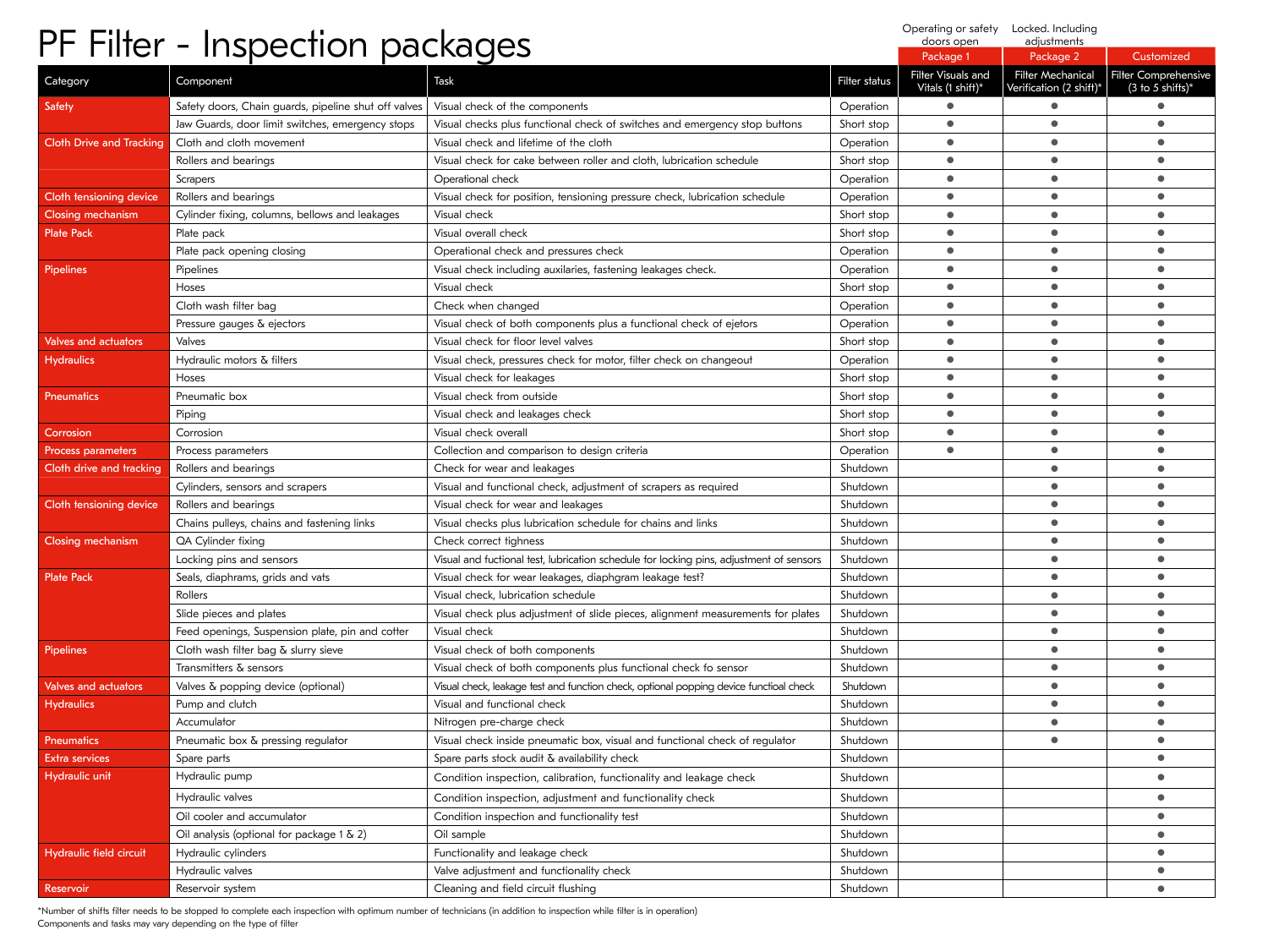## FFP Filter - Inspection packages

| . .<br>.                       | 1.155211211921133                                                                          |                                                                                                                                 |               | Package 1                               | Package 2                                     | Customized                                                          |
|--------------------------------|--------------------------------------------------------------------------------------------|---------------------------------------------------------------------------------------------------------------------------------|---------------|-----------------------------------------|-----------------------------------------------|---------------------------------------------------------------------|
| Category                       | Component                                                                                  | Task                                                                                                                            | Filter status | Filter Visuals and<br>Vitals (1 shift)* | Filter Mechanical<br>Verification (2 shifts)* | <b>Filter Comprehensive</b><br>$(2 \text{ to } 5 \text{ shifts})^*$ |
| Safety                         | Safety gates, safety fence, isolation valves, main switches,<br>warning stickers and signs | Visual check of the safety components                                                                                           | Operation     | $\bullet$                               | $\bullet$                                     | $\bullet$                                                           |
|                                | Gate limit switches, emergency stops and pull wires                                        | Visual checks plus functional check of switches $\delta$ emergency stop<br>buttons                                              | Short stop    |                                         | $\bullet$                                     | $\bullet$                                                           |
|                                | Locking pins operation, roller movement                                                    | Visual check of movements on locking pins and rollers                                                                           | Operation     | $\bullet$                               | $\bullet$                                     | $\bullet$                                                           |
| Crosshead, end piece           | Hydaulic piping, roller condition, piping and valves, bolt<br>connections                  | Visual check, leakages, lubrication schedule                                                                                    | Short stop    | $\bullet$                               | $\bullet$                                     |                                                                     |
|                                | Locking pins, crosshead movement                                                           | Operational check                                                                                                               | Operation     | $\bullet$                               | $\bullet$                                     | $\bullet$                                                           |
| Headpiece, headpiece<br>piping | Piping, headpiece condition                                                                | Visual check of leakages                                                                                                        | Operation     | $\bullet$                               | $\bullet$                                     | $\bullet$                                                           |
|                                | Bolt connections, o-rings                                                                  | Visual check of bolts & torque check if needed, seal leakage check                                                              | Short stop    | $\bullet$                               | $\qquad \qquad \bullet$                       | $\bullet$                                                           |
|                                | Cylinder fixing, sidebars, locking pin holes                                               | Visual check of condition                                                                                                       | Operation     | $\bullet$                               | $\bullet$                                     | $\bullet$                                                           |
| Skeleton, sidebars             | Cylinder fixing, bolt connections, side bar sliding surface                                | Visual check of sliding surface, random bolt torque check                                                                       | Short stop    | $\bullet$                               | $\bullet$                                     | $\bullet$                                                           |
|                                | Plate pack, slide pieces, lip seals, connecting links                                      | Overall check of plate pack                                                                                                     | Short stop    | $\bullet$                               | $\bullet$                                     | $\bullet$                                                           |
| Plate pack                     | Plate pack opening                                                                         | Operational check, leakage & pressures check                                                                                    | Operation     | $\bullet$                               | $\bullet$                                     | $\bullet$                                                           |
| Cloth shaking, cloth           | Cloth shaking performance, cloth flushing performance                                      | Visual check of cloth washing system                                                                                            | Operation     | $\bullet$                               | $\bullet$                                     | $\bullet$                                                           |
| flushing                       | Cloth shaking operation, cloth flushing pipes and seals,<br>bellows and mufflers           | Visual and functional check, adjustment if needed                                                                               | Shutdown      | $\bullet$                               |                                               |                                                                     |
| Filter cloth                   | Filter cloth operation                                                                     | Condition monitoring during operations (OIU and cake discharge)                                                                 | Operation     | $\bullet$                               | $\bullet$                                     | $\bullet$                                                           |
|                                | Cloth condition, weight bars                                                               | Visual check of cloth                                                                                                           | Short stop    | $\bullet$                               | $\bullet$                                     | $\bullet$                                                           |
| Service tools                  | Plate lifting, cloth lifting tools                                                         | Visual check, tool functions                                                                                                    | Operation     | $\bullet$                               | $\qquad \qquad \bullet$                       | $\bullet$                                                           |
|                                | Plate lifting, cloth lifting tools                                                         | Tool fuction test                                                                                                               | Short stop    | $\bullet$                               | $\bullet$                                     | $\bullet$                                                           |
| Valves, actuators, bellows     | Valves, piping bellows                                                                     | Visual check on condition                                                                                                       | Short stop    | $\bullet$                               | $\bullet$                                     | $\bullet$                                                           |
|                                | Hydraulic motors & filters                                                                 | Visual check, motor check, filter check on changeout                                                                            | Operation     | $\bullet$                               | $\bullet$                                     | $\bullet$                                                           |
| <b>Hydraulics</b>              | Hoses                                                                                      | Visual check for leakages                                                                                                       | Short stop    | $\bullet$                               | $\bullet$                                     | $\bullet$                                                           |
| Pneumatics                     | Pneumatic box                                                                              | Visual check from outside box                                                                                                   | Operation     | $\bullet$                               | $\bullet$                                     | $\bullet$                                                           |
|                                | Piping                                                                                     | Visual check and leakages check                                                                                                 | Short stop    | $\bullet$                               | $\bullet$                                     | $\bullet$                                                           |
| Corrosion                      | Corrosion, corrosion protection                                                            | Visual check on filter painting and corrosion protection                                                                        | Short stop    | $\bullet$                               | $\bullet$                                     | $\bullet$                                                           |
| Process parameters             | Process parameters                                                                         | Collection and comparison to design criteria                                                                                    | Operation     | $\bullet$                               | $\bullet$                                     | $\bullet$                                                           |
| Swivel plates                  | Vat cleanliness, operation                                                                 | Visual cleanliness check, check swivel plate leakages to conveyor                                                               | Operation     |                                         | $\bullet$                                     | $\bullet$                                                           |
|                                | Bearings, sensors, bolt connections                                                        | Visual checks plus lubrication schedule                                                                                         | Shutdown      |                                         | $\bullet$                                     | $\bullet$                                                           |
| Hydraulic cylinders            | QAC, sealing cylinders                                                                     | Visual check of operation                                                                                                       | Operation     |                                         | $\bullet$                                     | $\bullet$                                                           |
|                                | Pressing head, cylinder fixing, eye bearings, rod condition                                | Visual and fuctional test, lubrication schedule, leakage check                                                                  | Shutdown      |                                         | $\bullet$                                     | $\bullet$                                                           |
|                                | Seals, membranes,                                                                          | Visual check for wear leakages, membrane leakage test                                                                           | Shutdown      |                                         | $\bullet$                                     | $\bullet$                                                           |
| Plate Pack                     | Slide pieces and connecting links                                                          | Visual check for plate movement                                                                                                 | Shutdown      |                                         | $\bullet$                                     | $\bullet$                                                           |
|                                | Plate condition and channels                                                               | Visual check of plates                                                                                                          | Shutdown      |                                         | $\bullet$                                     | $\bullet$                                                           |
| Pipelines                      | Connections, transmitters $\delta$ sensors                                                 | Visual check for leakages, conditional & functional check                                                                       | Shutdown      |                                         | $\bullet$                                     | $\bullet$                                                           |
| <b>Hydraulics</b>              | Pump and clutch                                                                            | Visual and functional check, sound when rotating                                                                                | Shutdown      |                                         | $\bullet$                                     | $\bullet$                                                           |
|                                | Oil analysis                                                                               | Oil sample analysis                                                                                                             | Shutdown      |                                         | $\bullet$                                     | $\bullet$                                                           |
|                                | Accumulator                                                                                | Nitrogen pre-charge check                                                                                                       | Shutdown      |                                         | $\bullet$                                     | $\bullet$                                                           |
| Pneumatics                     | Pneumatic box $\delta$ pressing regulator                                                  | Visual check inside pneumatic box, regulator visual & functional check                                                          | Shutdown      |                                         | $\bullet$                                     | $\bullet$                                                           |
| Extra services                 | Spare parts                                                                                | Spare part stock audit                                                                                                          | Operation     |                                         |                                               | $\bullet$                                                           |
| <b>Hydraulics</b>              | Hydraulic unit                                                                             | Pump condition monitoring & valve adjustment check, (P&Q) amplifier<br>calibration, reservoir cleaning & field circuit flushing | Shutdown      |                                         |                                               |                                                                     |
|                                | Oil cooling system                                                                         | Functional and performance check                                                                                                | Shutdown      |                                         |                                               | $\bullet$                                                           |

\*Number of shifts filter needs to be stopped to complete each inspection with optimum number of technicians (in addition to inspection while filter is in operation)